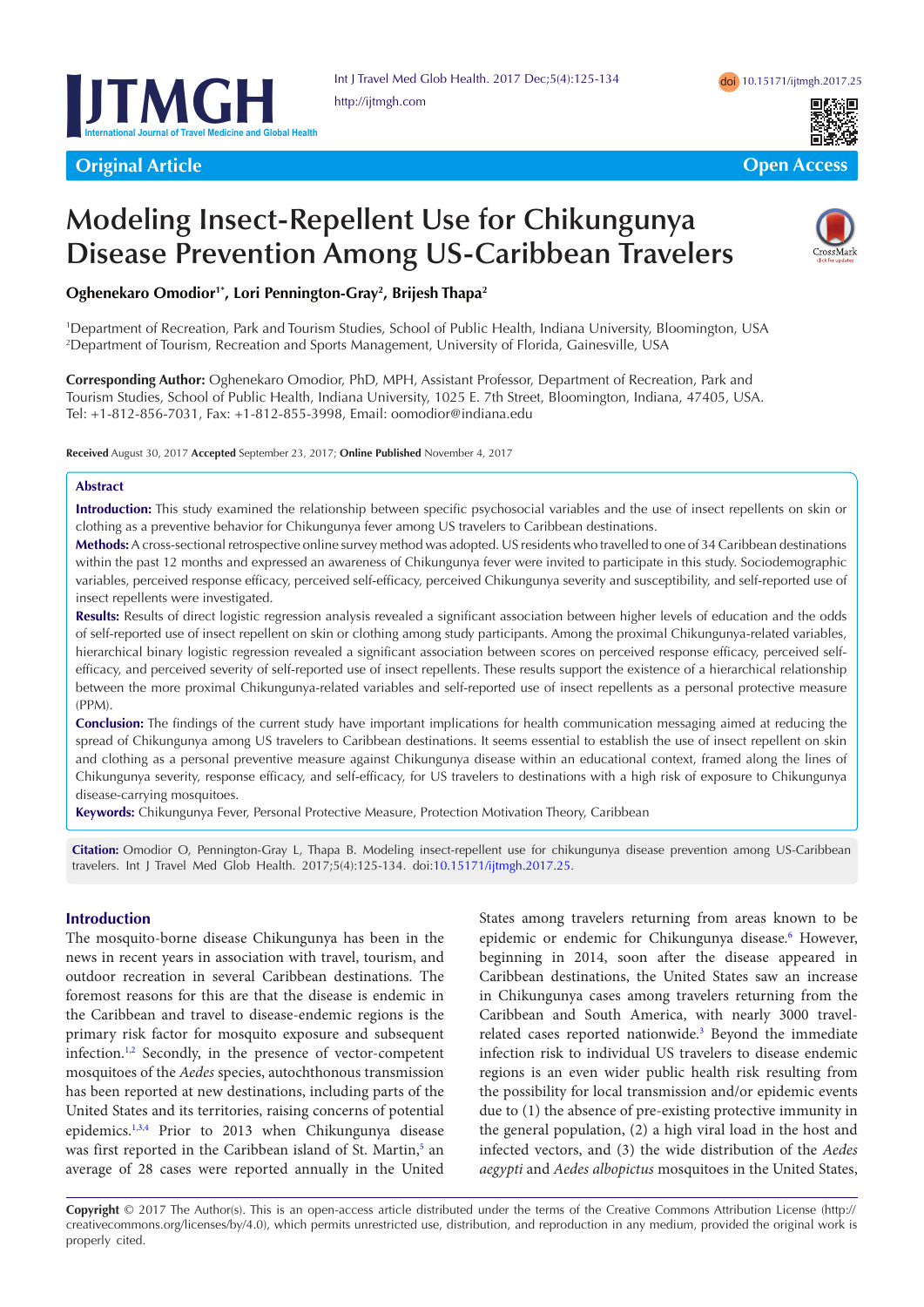especially along the southern, western, and eastern seaboards of the United States.<sup>3[,4](#page-8-3),[7](#page-8-6)</sup> It is not surprising, therefore, that despite the disease being under-reported and underrecognized, about 5000 cases of autochthonous transmission were reported in the US territories of Puerto Rico, US Virgin Islands, and American Samoa.<sup>[3](#page-8-2)</sup> Autochthonous Chikungunya cases were also reported in Florida in 2014,<sup>4</sup> prompting health authorities in the United States to brace for the wider spread of the disease.[8](#page-8-7)

Roche et al<sup>[9](#page-8-8)</sup> reported that human behavior associated with Chikungunya awareness and desire for personal protection were key components in the Chikungunya outbreak propagation at Caribbean destinations. In the absence of specific drug treatments or vaccine prevention of Chikungunya disease, the mainstay of Chikungunya disease prevention has been to increase disease awareness and avoid bites from mosquitoes which transmit the virus.<sup>[10](#page-8-9)</sup> Recommended personal protective measures (PPMs) include avoiding mosquito-infested habitats, wearing appropriate protective clothing, and use of insect repellents[.10-](#page-8-9)[12](#page-8-10) In many situations, especially among international travelers, the use of insect repellents on skin or clothing at the destination may be the only feasible PPM. The bulk of public health research opinion suggests that the use of insect repellents on skin and clothing is effective for Chikungunya disease prevention.<sup>[13](#page-8-11)</sup> Results of a study of US travelers to one of several Caribbean destinations during the 2014-2015 period revealed that 74% of participants used insecticides and repellents on skin or clothing when outdoors at the destination.<sup>14</sup> Among a sample of US travelers to the Dominican Republic, Millman et al<sup>15</sup> reported that, while approximately 95% of participants reportedly used insect repellent, only 30% applied it multiple times daily.<sup>15</sup> Lalani et al<sup>[16](#page-8-14)</sup> reported higher self-reported use of insect repellents on skin and clothing among travelers to regions with a malaria risk (53%) compared with regions with a Chikungunya/Dengue risk (16%). Although the use of mosquito repellents on skin and clothing is generally considered effective in preventing Chikungunya, its sociodemographic and behavioral correlates, particularly among US travelers to Caribbean destinations, has remained largely understudied. Dehecq et  $al^{17}$  $al^{17}$  $al^{17}$  suggested that the evaluation of Chikungunya transmission risk should be extended beyond traditional entomologic indices to include individual and environmental risk factors.

Given the endemicity of Chikungunya and the high probability of infection at Caribbean destinations, the close proximity of Caribbean destinations to the continental US, and the large number of US travelers to and from these destinations, understanding the individual travelerassociated predictors of use of insect repellents on skin and clothing may have important implications for the prevention of travel-related disease spread, surveillance, and health promotion program planning. The current study purposed to examine the relationship between sociodemographic factors, psychosocial variables, and the use of repellents on skin or clothing among US travelers to Caribbean destinations. The overarching research question for this study is, "Can the use of insect repellents on skin and clothing as a recommended

PPM for Chikungunya disease be predicted on the strength of (*a*) perceived severity of Chikungunya, (*b*) perceived vulnerability to Chikungunya, (*c*) perceived response efficacy of use of insect repellents as a PPM for Chikungunya disease, (*d*) perceived self-efficacy to use insect repellents as a PPM for Chikungunya disease, and (*e*) Chikungunya knowledge, after controlling for sociodemographic variables?"

## Theoretical Framework

Rogers['18](#page-8-16) protection motivation theory is an expectancy-value model of preventative health behavior. According to Rogers,<sup>18</sup> when an individual receives information about an object of risk, a cognitive mediational process is initiated as part of the coping mechanism for dealing with the threat. A broad range of variables, organized along two processes, attempt to explain this cognitive mediational process. The variables within the twin processes of threat and coping appraisal, which together predict the likelihood of adopting the preventative behavior, include perceived severity, perceived vulnerability, perceived response efficacy, and perceived self-efficacy.

Perceived vulnerability refers to the subjective assessment of the risk of developing a specific health problem.[19](#page-8-17) It has been proposed that individuals may: (1) deny any possibility of vulnerability to a disease condition, and therefore be less likely to take preventive action; (2) admit to the "statistical" possibility of its occurrence (This possibility has little reality for them, since they do not really believe the condition will happen to them.), but be less likely to take preventive action; or (3) express their belief of a real possibility of contracting the condition, and therefore be more likely to take preventive action[.20](#page-8-18) Mixed results of the association between perceived vulnerability and health behavior have been reported.<sup>19[,21,](#page-9-0)[22](#page-9-1)</sup> Chen et al reported a significant association between perceived vulnerability and getting a flu vaccine,<sup>23</sup> while Hyman et al<sup>24</sup> reported no association between perceived vulnerability and mammography utilization.

Perceived severity concerns evaluations of both clinical and social consequences of a disease.<sup>19</sup> Clinical consequences involve an assessment of whether the disease could lead to death, reduce physical or mental functioning for long periods of time, or cause permanent disability. Broader social and sometimes more complex implications include an assessment of the effects of the disease on job status, family, and other social relationships.<sup>[19](#page-8-17)[,20](#page-8-18)</sup> Response efficacy is the belief that the recommended coping response is effective (e.g., "Using insect repellent on my skin or clothing is an effective way to prevent Chikungunya disease transmission"). Self-efficacy, on the other hand, is the belief that one is, or is not, capable of successfully performing the recommended coping response/ behavior (e.g., "I have confidence in my ability to apply insect repellents on my skin or clothing"). $25$  The coping response comprises appraisals of response efficacy, self-efficacy, and any perceived "costs" associated with the adoption of the recommended preventive response. Such costs include inconvenience, expense, unpleasantness, difficulty, complexity, side effects, disruption of daily life, and disruption in enjoyment of activity.

According to PMT,<sup>18</sup> the decision to adopt a recommended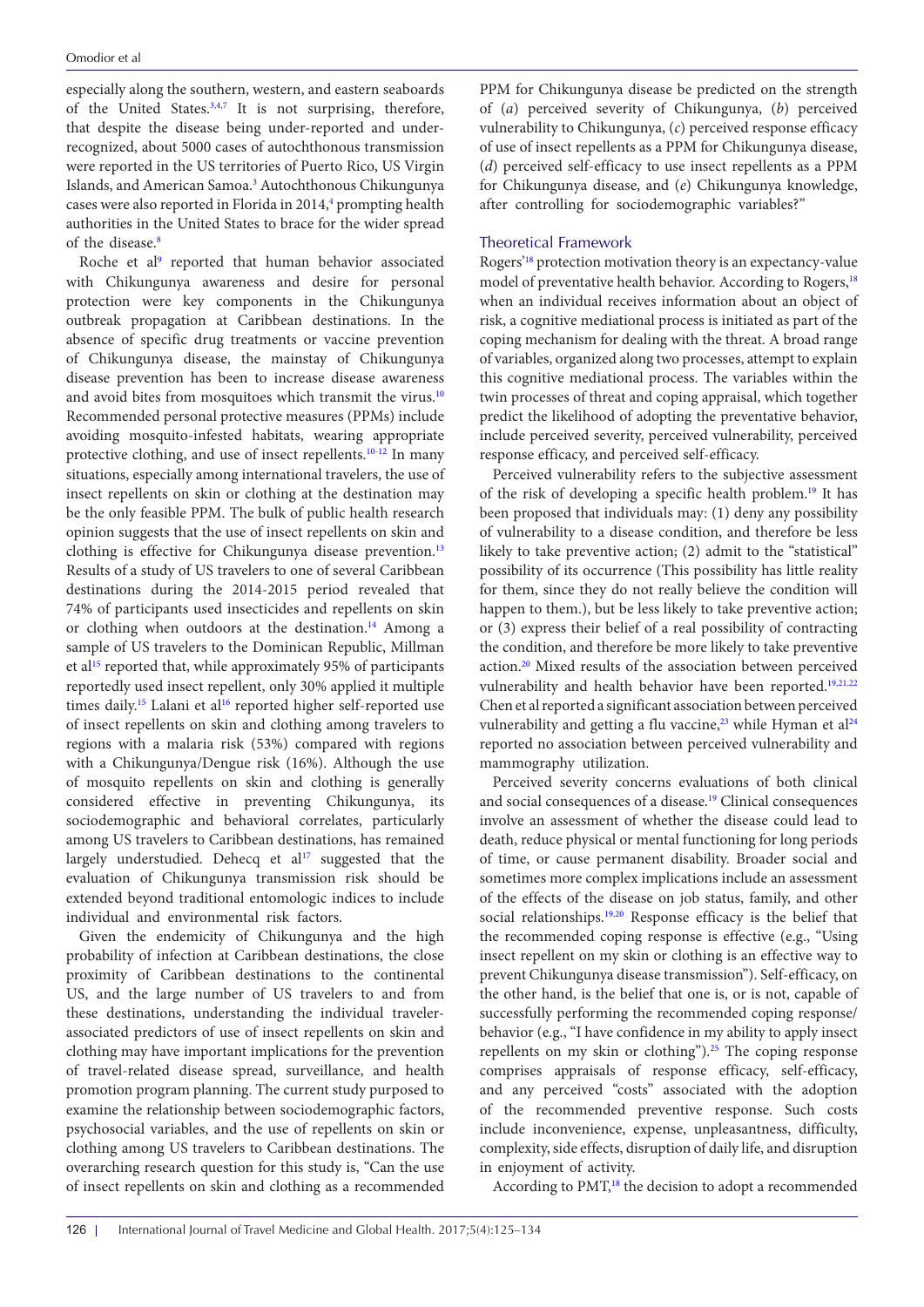protective behavior is positive correlated with perceived severity of the threat, perceived vulnerability to the threat, self-efficacy, and coping efficacy, respectively, for the recommended protective behavior; it is negatively correlated with any response costs associated with the behavior. The theory also suggests that an additive model holds within each of the two appraisal processes, such that when components between the two (i.e. threat and coping) processes are combined, second-order interaction effects occur. The assumption is that in the presence of high response- or selfefficacy, perceived severity and/or vulnerability will have a simple main effect on protective behavior. Conversely, when response- or self-efficacy is low, higher levels of perceived severity and/or vulnerability will have either no effect or a boomerang effect on the recommended protective behavior. Given that the output of the appraisal-moderating process is the decision (or intention) to begin or continue the applicable adaptive responses (coping modes), the typical dependent variables in research involving PMT are measures of behavioral intention and behavior[.18](#page-8-16)[,26](#page-9-5)

Rogers<sup>[18](#page-8-16)</sup> recognized the presence of other factors/variables not directly included in PMT, but which may affect the decision to adopt the recommended behaviors indirectly, by affecting threat and coping appraisals. In this regard, Jessor et a[l27](#page-9-6) identified 2 factor categories: proximal and distal factors. The proximal factors are those variables that are threat-related and health-behavior specific; that is, their existence is adaptive and in direct relation to the threat or recommended behavior. They include threat and coping appraisals, knowledge, and perceived cost. Conversely, the distal factors, or distal determinants of protection motivation, are the individual differences in personality characteristics which are distal or not directly related to the threat or health behavior. Being distal, they do not have any direct reference to the adaptive behavior; nor do they have any obvious or immediate implications for health enhancing behavior, although they can serve a risk or protective function.<sup>[27](#page-9-6)</sup>

PMT has been used as a framework to develop and evaluate persuasive communication and as a social cognitive model to predict health behavior.<sup>28</sup> In a meta-analysis of studies using PMT which represented more than 20 health issues, Floyd et al26 reported that increases in severity of threat, susceptibility/ vulnerability, response efficacy, and self-efficacy significantly facilitated protection motivation and behaviors. On the other hand, decreases in maladaptive response rewards and adaptive costs resulted in significant increases in adaptive intentions and behaviors. Consistent with the PMT model, the results of the review also confirmed that for studies which combined response efficacy and self-efficacy; or threat susceptibility and severity, increases in these combined groups significantly increased adaptive intentions and behaviors. Although most of the effect sizes were in the moderate range,<sup>[29](#page-9-8)</sup> all the mean effect sizes were statistically significant. Prior to homogeneity correction, the factors showing the strongest impact on protection motivation were self-efficacy, response efficacy, and combined threat susceptibility and severity. The results of this meta-analysis demonstrate that changes in protection motivation and behaviors correspond with the rational

components of PMT.[26](#page-9-5)

A second meta-analytic review assessing the overall utility of PMT as a predictive model tested associations between all components of the model.<sup>[30](#page-9-9)</sup> The results revealed: (1) threatand coping-appraisal components of PMT were useful in predicting health-related intentions; (2) PMT was not as useful in predicting future behavior as it was in predicting concurrent behavior; and (3) the coping-appraisal component of PMT had greater predictive validity than the threatappraisal component.[30](#page-9-9) Other studies which investigated the effect of perceived cost on protection motivation have suggested that some target behaviors may carry a greater cost than others. According to Jones and Leary,<sup>31</sup> when faced with the threat of skin cancer, research participants preferred using sunscreen as opposed to staying out of the sun, both of which are recommended protective behaviors. Additionally, the same behavior may not be perceived as equally effective for countering different outcomes. Wulfert and Wan<sup>32</sup> reported, for example, that response efficacy was better correlated with using condoms to protect against pregnancy than to protect against AIDS.

Sociodemographic variables constitute the distal non-risk related predictors for "use of insect repellents" in this study, while Chikungunya knowledge, perceived severity, perceived vulnerability, perceived response efficacy, and perceived selfefficacy represent proximal predictors. Linking the proximal predictor variables to the behavior of use of insect repellents is unproblematic given that their very content implicates their relationship. It remains to be seen whether, individually or collectively, they significantly improve our ability to predict use of insect repellents among at-risk populations as a Chikugunya PPM, after taking into consideration the relationship between sociodemographic variables and use of insect repellents. Within the conceptual framework of this study, it is expected that for US travelers to Caribbean regions with an awareness of the threat of Chikungunya disease together with the use of insect repellents on skin and clothing as a recommended PPM, the decision to adopt the recommended PPM is contingent upon: (1) sociodemographic factors on the one hand, and (2) their level of knowledge together with the cognitive appraisal of both threat and coping mechanisms, respectively, on the other hand. It is also expected that respondents are more likely to adopt the recommended PPMs if they believe that the probability of the threat's occurrence (i.e. probability of contracting Chikungunya disease while present at a Caribbean destination) is high. Thus, the following hypotheses are considered:

Hypothesis 1: A significant correlation exists between Chikungunya knowledge, perceived Chikungunya severity, perceived vulnerability to Chikungunya, perceived response efficacy of use of repellents on skin or clothing, and perceived self-efficacy for use of repellents on skin or clothing;

Hypothesis 2: Sociodemographic factors (i.e. age, gender, education, annual household income) are related to (*a*) perceived severity, (*b*) vulnerability, (*c*) perceived response efficacy, and (*d*) perceived self-efficacy;

Hypothesis 3: Use of insect repellents is related to sociodemographic factors;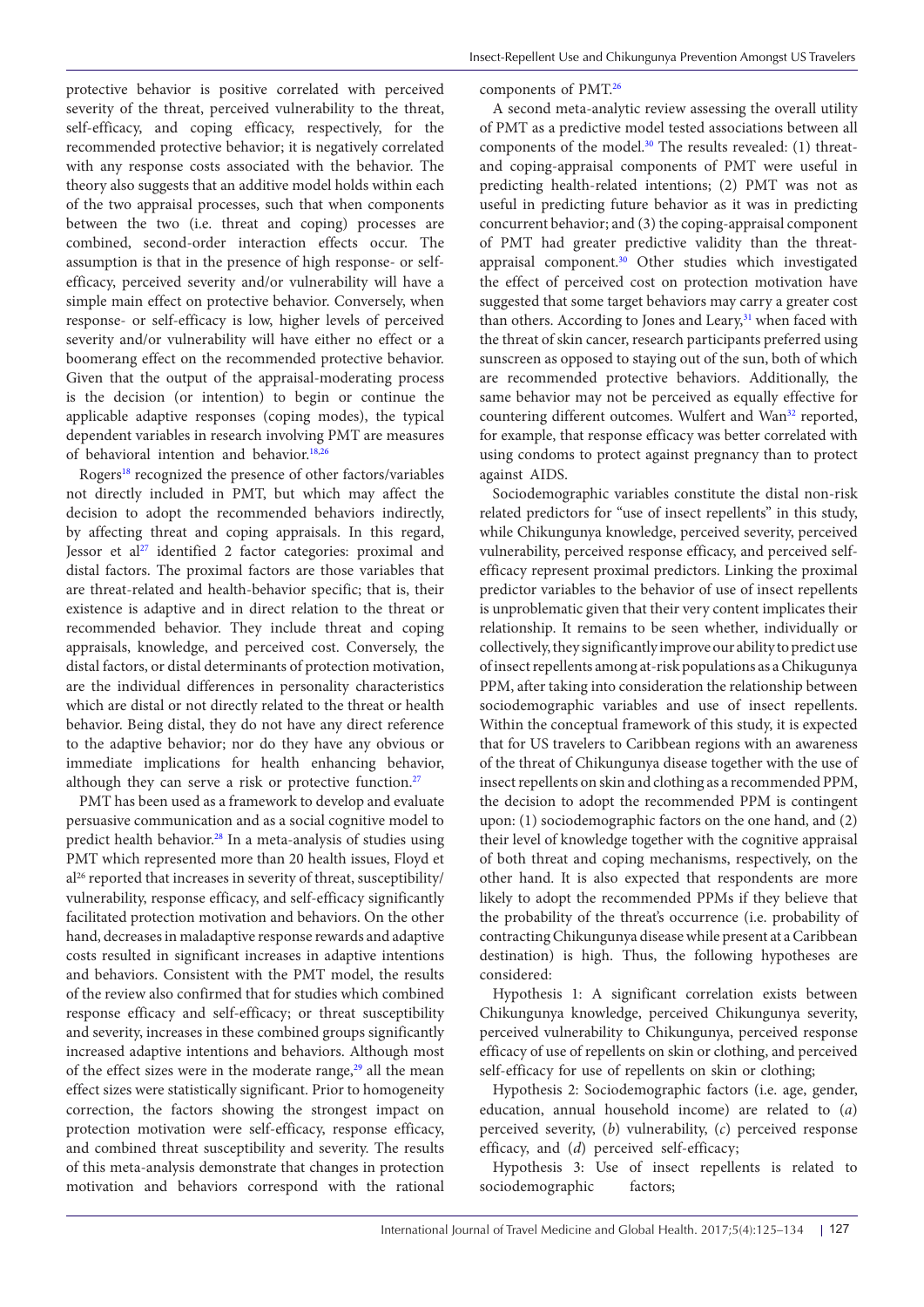Hypothesis 4: Use of insect repellents is related to (*a*) Chikungunya knowledge, (*b*) perceived severity, (*c*) vulnerability, (*d*) perceived response efficacy, and (*e*) perceived self-efficacy, after controlling for sociodemographic variables respectively.

#### **Methods**

A detailed methodological discussion of study population and data collection instrument has been published elsewhere.<sup>[14](#page-8-12)</sup> The questionnaire was pretested on a representative sample of 39 respondents to ensure clarity, reliability, and validity. To test the hypotheses, data from a subset of study participants who met an additional previous Chikungunya awareness criteria were analyzed for this study. Previous Chikungunya awareness was measured as a dichotomous (Yes, No) variable using the question, "Have you heard about Chikungunya disease before today?" Only those who answered positively were included in this study. This criterion was necessary, given that  $PMT<sub>18</sub>$  the framework for this study, suggests that respondents would need to be aware of the threat in order to elicit protection motivation. This subset was composed of a total of 196 participants, aged 21 to 56 years (mean=32.80 years, SD=8.68, median age=31.0 years), including both males (n=93, 50.5%), and females (n=91, 49.5%). Twelve participants (6.0%) refused to indicate their gender. The sample were predominantly Caucasians (n=129, 69.0%), followed by African Americans ( $n=22$ , 11.8%), Asians ( $n=21$ , 10.7%), and Latino/Latina (n=15, 8.0%).

Besides socio-demographic information, all data collected and analyzed were related to key constructs in the study model [\(Figure 1\)](#page-3-0). These included self-reported use of insect repellents on skin or clothing when outdoors at the primary Caribbean destination as a Chikungunya PPM, Chikungunya knowledge, perceived severity of Chikungunya disease, perceived vulnerability to Chikungunya disease, perceived response efficacy, and perceived self-efficacy.

Exploratory factor analysis (EFA) and item selection were based on the following criteria: (1) Items were subjected to principal component analysis with promax rotation; (2) The Kaiser-Meyer-Olkin measure of sampling adequacy had to be  $\geq 0.60^{33}$  $\geq 0.60^{33}$  $\geq 0.60^{33}$ ; (3) Bartlett test of sphericity had to be statistically

significant ( $P < 0.05$ ), thus supporting the factorability of the correlation matrix; and 4) The internal reliability of all multiitem constructs was measured using Cronbach α. Items were retained and deemed to have good internal consistency if Cronbach  $\alpha$  was  $\geq 0.70$ .<sup>34</sup> [Figure 1](#page-3-0) represents the conceptual framework based on the EFA loading matrix, Cronbach α, and operationalization of study constructs for the hypothesized relationships among predictors of use of insect repellents on skin or clothing.

Personal protective measure: A single item rated on a binary (Yes/No) scale was used to assess use of insecticides and repellents on skin or clothing when outdoors at the primary Caribbean destination. Twelve items adapted from the US Centers for Disease Control and Prevention<sup>[35](#page-9-14)</sup> were used to assess Chikungunya knowledge. These consisted of 8 True/ False/Don't know items and 4 multiple choice items. Each of the 12 knowledge items was dummy coded as "1" (participant answered the question correctly) or "0" (participant answered the question incorrectly). Thereafter, an index of knowledge score measured on a continuous scale was computed.

A single item adapted from by  $Ho^{36}$  was used to assess perceived response efficacy of use of insect repellents on skin or clothing. The item was measured on a 5-point Likert scale (1=strongly disagree to 5=strongly agree). Perceived self-efficacy was assessed with 2 items also measured on a 5-point Likert scale  $(1 =$ strongly disagree to  $5 =$ strongly agree). Four items measured on a 5-point Likert scale  $(1 = \text{strongly disagree to } 5 = \text{strongly agree})$  were used to assess perceived severity of Chikungunya disease.<sup>[37](#page-9-16),[38](#page-9-17)</sup> The final variable was computed from the mean scores for all 4 items. The mean perceived severity of Chikungunya was 3.7  $(SD = 0.71, Median = 3.75, Minimum = 2, Maximum = 5.0,$ Skewness =  $-0.30$ , Kurtosis =  $-0.72$ , N = 196). Perceived vulnerability was computed from the mean score of the 2 items which loaded on this factor.

All data was analyzed using IBM SPSS version 24.0.

#### **Results**

<span id="page-3-0"></span>The relationship between Chikungunya knowledge, perceived Chikungunya severity, perceived vulnerability to Chikungunya, perceived response efficacy of use of insect



Figure 1. Conceptual Framework for the hypothesized Relationships Between Predictor Variables and Use of Insect Repellents Among US Travelers to Caribbean Destinations.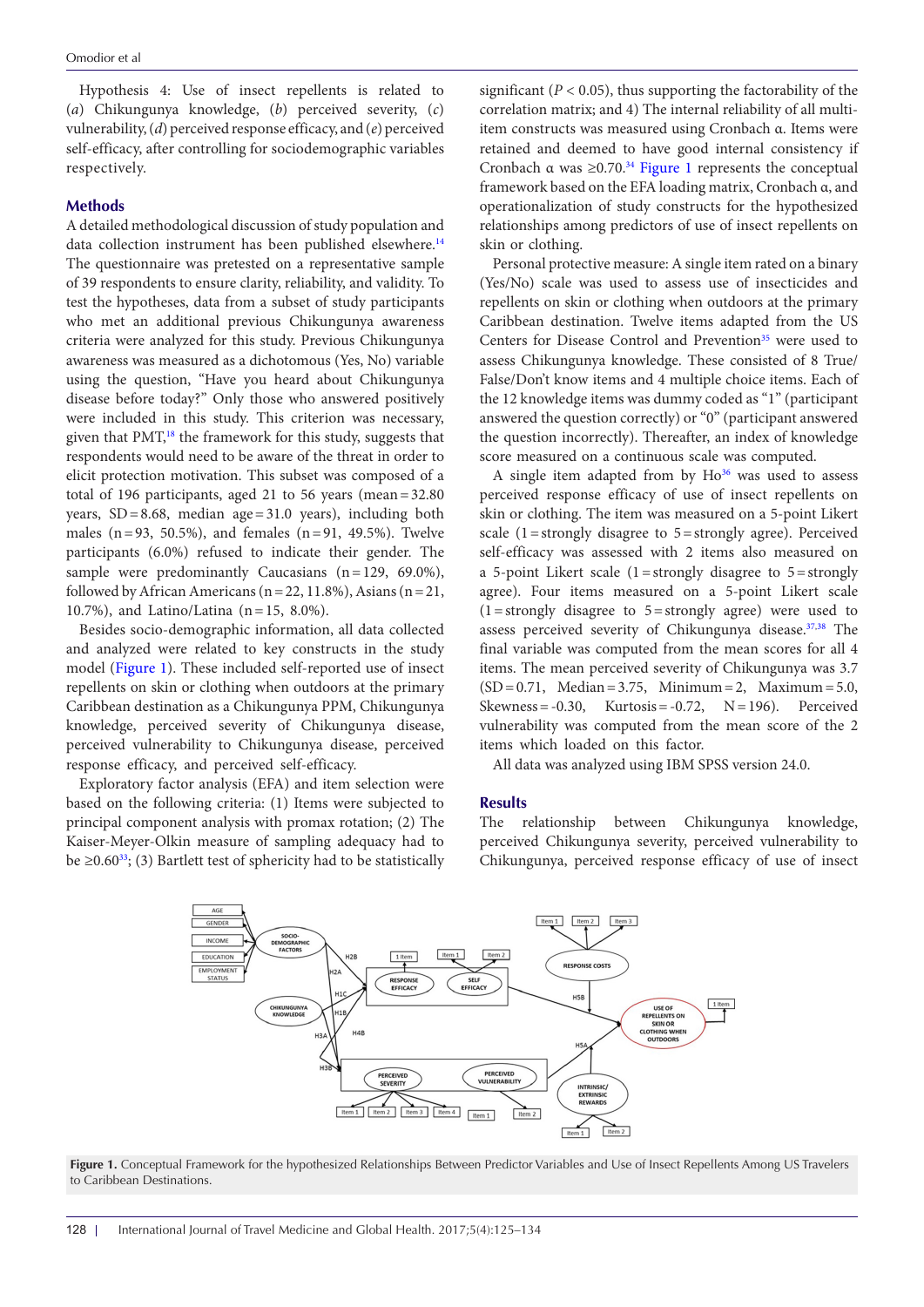repellents, and perceived self-efficacy for use of repellents on skin or clothing was investigated using the Pearson productmoment correlation coefficient ([Table 1](#page-4-0)). Preliminary analyses were performed to ensure no violation of the assumptions of normality, linearity, or homoscedasticity. There was a significant positive correlation between Chikungunya knowledge and perceived severity (*r*=0.32, n=196, *P*< 0.001); Chikungunya knowledge and perceived vulnerability  $(r=0.22, n=196, P=0.002)$ ; perceived severity and perceived vulnerability  $(r=0.18, n=196, P=0.013)$ ; perceived severity and perceived self-efficacy  $(r=0.15, n=196, P=0.033)$ ; perceived vulnerability and perceived response efficacy (*r*=0.57, n=196, *P*<0.001); perceived vulnerability and perceived self-efficacy (*r*=0.26, n=196, *P*<0.001), perceived response efficacy and perceived self-efficacy (*r*=0.29, n=196,  $P < 0.001$ ).

Ordinary least squares (OLS) regression was used to assess the ability of sociodemographic factors (age, gender, annual household income, and level of education) to predict levels of perceived Chikungunya severity. The prediction model was statistically significant, F (9, 174)=3.52, *P*<0.004, and accounted for approximately 11% of the variance in perceived Chikungunya severity ( $R^2 = 0.15$ , adjusted  $R^2 = 0.11$ ). Each unit increase in age resulted in significantly lower scores on perceived Chikungunya severity (adjusted odd ratios [AOR]=0.02, 95% CI=0.004-0.03, *P*<0.040). Females had significantly lower perceived Chikungunya severity scores compared to males  $(AOR=0.28, 95\% \text{ CI} = 0.07-0.49,$ *P*<0.010). Higher level of education was also associated with lower scores on perceived Chikungunya severity ([Table 2](#page-5-0)). No significant relationship was found between income and respondents scores on perceived Chikungunya severity. OLS regression was also used to assess the ability of sociodemographic factors to predict levels of perceived vulnerability to Chikungunya. The prediction model was statistically significant, F (9, 174)=2.17, *P*<0.026, and accounted for approximately 6% of the variance in perceived vulnerability to Chikungunya ( $R^2$ =0.10, adjusted  $R^2$ =0.055). Each unit increase in age resulted in significantly lower scores on perceived vulnerability to Chikungunya (AOR=0.01, 95% CI=0.002-0.03, *P*<0.029). After adjusting for other variables in the model, increasing income was associated with significantly lower scores on perceived vulnerability to Chikungunya. No significant association was found between levels of education and scores on perceived vulnerability to Chikungunya (*P*<0.05). OLS regression was also used to

assess the ability of sociodemographic factors to predict levels of perceived response efficacy of use of insect repellents on skin and body as a Chikungunya PPM [\(Table 2\)](#page-5-0). The prediction model was statistically significant,  $F(9, 174) = 3.84$ , *P*<0.001, and accounted for approximately 12% of the variance in perceived response efficacy of insect repellents as a preventative behavior for Chikungunya infection ( $R^2 = 0.17$ , adjusted  $R^2 = 0.12$ ). Increasing income and higher levels of education were also significantly correlated with higher scores on perceived response efficacy ([Table 2](#page-5-0)). The prediction model for the relationship between sociodemographic factors and perceived self-efficacy for use of insect repellents was not statistically significant,  $F(9, 174) = 1.52$ ,  $P = 0.143$ ), suggesting that age, gender, income, and level of education were not significant predictors of use of insect repellents among the study participants.

Direct logistic regression was performed to assess the impact of sociodemographic predictor variables on the likelihood that respondents will report use of insect repellents (dichotomous,  $No = 0$ , Yes = 1) on skin or clothing when outdoors at a Caribbean destination. The full model containing all 4 sociodemographic predictors was statistically significant,  $X^2(11, 184) = 32.04$ ,  $P = 0.001$ , indicating that the model was able to distinguish respondents who reported from those who did not report use of insect repellents. The model as a whole explained between  $16.0\%$  (Cox and Snell  $\mathbb{R}^2$ ) and  $25.0\%$  (Nagelkerke  $R^2$ ) of the variance in self-reported use of insect repellents. The results indicate that higher levels of education were associated with greater odds of self-reported use of insect repellents on skin or body when present at a Caribbean destination. For example, after adjusting for other variables in the model, the odds of self-reported use of insect repellents was 2x more for respondents with a 2-year college education when compared to respondents with only a high school education (AOR=2.1, 95% CI=1.42-6.03, *P*<0.001). Additionally, the odds of self-reported use of insect repellents was 3x that of respondents with only a high school education for respondents with a 4-year college degree (AOR=2.7, 95% CI=2.10-8.29, *P*<0.001) or a graduate degree (AOR=2.8, 95% CI=2.30-8.15).

Hierarchical binary logistic regression was conducted to assess the ability of perceived severity, perceived vulnerability, perceived response efficacy, perceived self-efficacy, and Chikungunya knowledge to predict self-reported use of insect repellents as a Chikungunya protective behavior, after controlling for age, gender, income, education. All cases

<span id="page-4-0"></span>**Table 1.** Pearson Product-Moment Correlations Between Chikungunya Knowledge, Perceived Severity, Perceived Vulnerability, Response Efficacy, and Self-efficacy Respectively

|    | Chikungunya knowledge       | $\overline{\phantom{a}}$ | 0.32 <sup>b</sup> | 0.22 <sup>b</sup>        | 0.11              | $-0.01$                  |
|----|-----------------------------|--------------------------|-------------------|--------------------------|-------------------|--------------------------|
|    | Perceived severity          |                          |                   | 0.18 <sup>a</sup>        | 0.05              | $0.15^{\rm a}$           |
| 3. | Perceived vulnerability     |                          |                   | $\overline{\phantom{a}}$ | 0.57 <sup>b</sup> | 0.26 <sup>b</sup>        |
| 4. | Perceived response efficacy |                          |                   |                          |                   | 0.29 <sup>b</sup>        |
|    | Perceived self-efficacy     |                          |                   |                          |                   | $\overline{\phantom{a}}$ |

<sup>a</sup>Correlation is significant at the 0.05 level (2-tailed).

b Correlation is significant at the 0.01 level (2-tailed).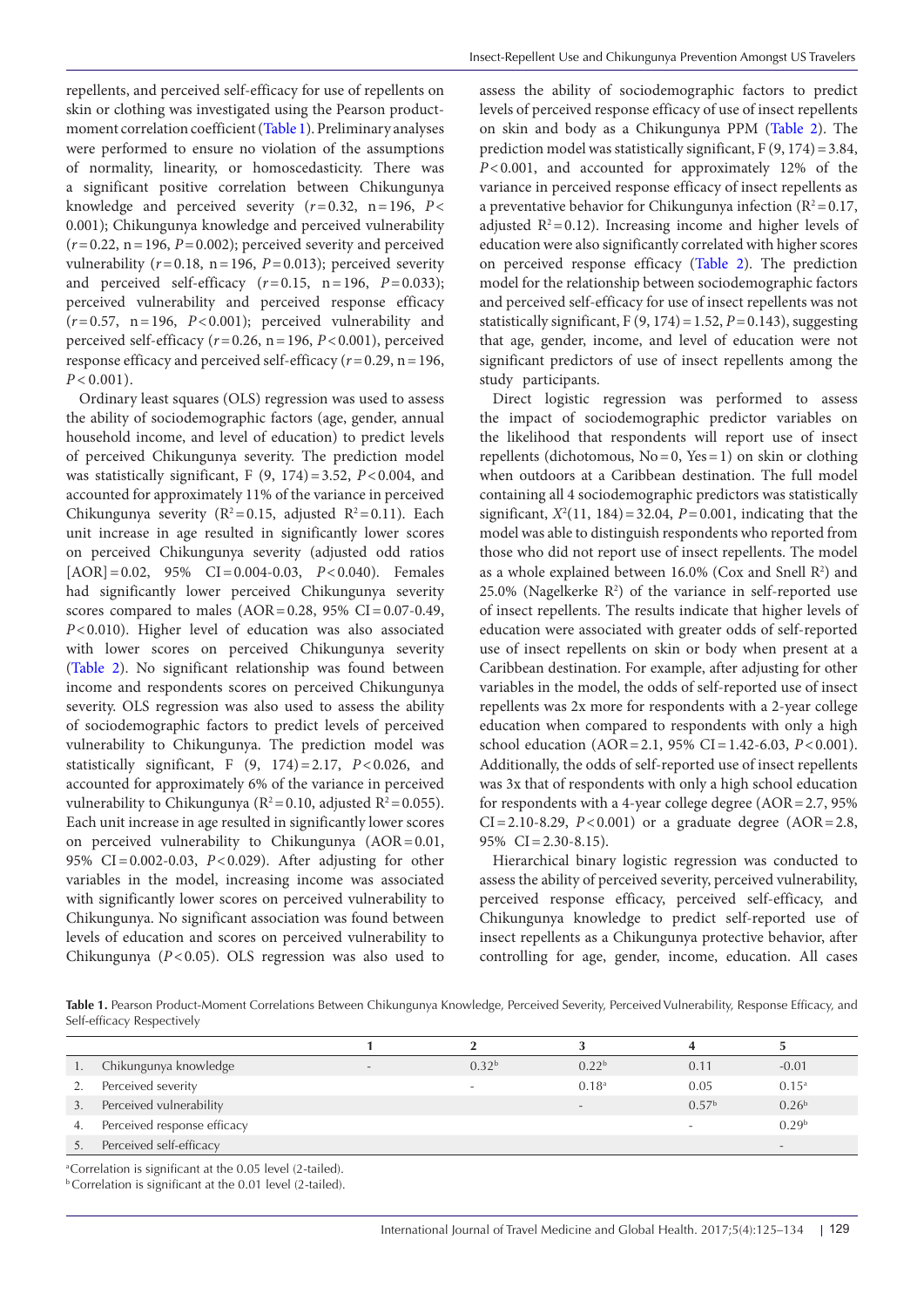| Predictor             |                                 |           | Perceived Chikungunya Severity |                                 | Perceived Vulnerability |                |                    | Perceived   |                |                    | Perceived Self-efficacy |                          |                    | Self-reported Use of Insect Repellents |               |
|-----------------------|---------------------------------|-----------|--------------------------------|---------------------------------|-------------------------|----------------|--------------------|-------------|----------------|--------------------|-------------------------|--------------------------|--------------------|----------------------------------------|---------------|
| Variables             | <b>AOR</b>                      | P Value   | $95%$ CI                       | <b>AOR</b>                      | P Value                 | U<br>95%       | <b>AOR</b>         | P Value     | 95% CI         | <b>AOR</b>         | P Value                 | $\overline{\cup}$<br>95% | <b>AOR</b>         | P Value                                | $95\%$ CI     |
| Age                   | 0.02                            | $0.040*$  | $0.004 - 0.03$                 | 0.01                            | $0.029*$                | $0.002 - 0.03$ | 0.12               | 0.076       | $0.01 - 1.03$  | 0.003              | 0.666                   | $-0.01 - 1.02$           | 1.02               | 0.376                                  | $0.97 - 1.07$ |
| Gender                |                                 |           |                                |                                 |                         |                |                    |             |                |                    |                         |                          |                    |                                        |               |
| Male/Female           | 1.0/0.28                        | $0.010*$  | $0.07 - 0.49$                  | $1.0/-0.01$                     | 0.940                   | $-0.23 - 0.21$ | 1.0/0.1            | 0.463       | $-0.13 - 0.28$ | $1.0 - 0.1$        | 0.500                   | $-0.32 - 1.16$ 1.0/0.44  |                    | 0.076                                  | $0.18 - 1.09$ |
| Income                |                                 |           |                                |                                 |                         |                |                    |             |                |                    |                         |                          |                    |                                        |               |
| $<$ \$25000           | $\overline{1.0}$                |           |                                | $\overline{1}$ . $\overline{0}$ |                         |                | $\overline{1}$ . O |             |                | $\overline{1}$ . O |                         |                          | $\overline{1}$ . O |                                        |               |
| \$25001-\$50000       | 0.44                            | 0.071     | $-0.04 - 0.93$                 | 0.60                            | $0.017*$                | $0.11 - 0.89$  | 1.14               | $0.001**$   | 1.19 - 3.59    | 0.94               | 0.071                   | $0.41 - 2.97$            | 0.55               | 0.560                                  | $0.07 - 4.10$ |
| \$50 001-\$75 000     | 0.36                            | 0.161     | $-0.14 - 0.86$                 | 0.55                            | $0.035*$                | $0.04 - 0.76$  | 0.98               | $0.001**$   | $0.52 - 0.95$  | 0.85               | 0.630                   | $0.30 - 2.80$            | 0.20               | 0.136                                  | $0.02 - 1.66$ |
| \$100000<br>$$75001-$ | 0.31                            | 0.230     | $-0.20 - 0.83$                 | 0.64                            | $0.016*$                | $0.12 - 0.87$  | 1.32               | $< 0.001**$ | $1.04 - 4.80$  | 1.02               | 0.711                   | $0.45 - 3.88$            | 0.20               | 0.155                                  | $0.02 - 1.83$ |
| > \$1000001           | 0.22                            | 0.406     | $-0.29 - 0.73$                 | 0.62                            | $0.018*$                | $0.11 - 0.94$  | 1.10               | $0.001**$   | $1.03 - 3.57$  | 0.74               | 0.060                   | $0.18 - 1.93$            | 1.08               | 0.940                                  | $0.14 - 8.08$ |
| Education             |                                 |           |                                |                                 |                         |                |                    |             |                |                    |                         |                          |                    |                                        |               |
| High school           | $\overline{1}$ . $\overline{0}$ |           |                                | $\overline{1}$ . $\overline{0}$ |                         |                | $\overline{1}$ . O |             |                | $\overline{1}$ . O |                         |                          | $\overline{1}$ . O |                                        |               |
| 2-Year college        | 0.10                            | 0.796     | $-0.42 - 0.54$                 | 0.30                            | 0.221                   | $-0.18 - 1.79$ | 0.36               | 0.115       | $-0.09 - 1.81$ | 0.42               | 0.122                   | $-0.11 - 1.94$           | 2.1                | $< 0.001**$                            | 1.42-6.03     |
| 4-Year college        | 0.61                            | $0.003**$ | $0.21 - 0.91$                  | 0.12                            | 0.574                   | $-0.29 - 1.52$ | 0.14               | 0.468       | $-0.23 - 1.51$ | 0.05               | 0.839                   | $-0.39 - 2.48$           | 2.7                | $0.001**$                              | 2.10-8.29     |
| Graduate degree       | 0.52                            | 0.043     | $0.02 - 1.02$                  | 0.50                            | 0.063                   | $-0.03 - 1.0$  | 0.95               | $0.001**$   | $0.49 - 0.92$  | 0.65               | 0.073                   | $0.10 - 1.92$            | 2.8                | $0.001**$                              | 2.30-8.15     |

Omodior et al

<span id="page-5-0"></span>\**P* value significant at <0.05; \*\**P* value significance at *P* <0.01.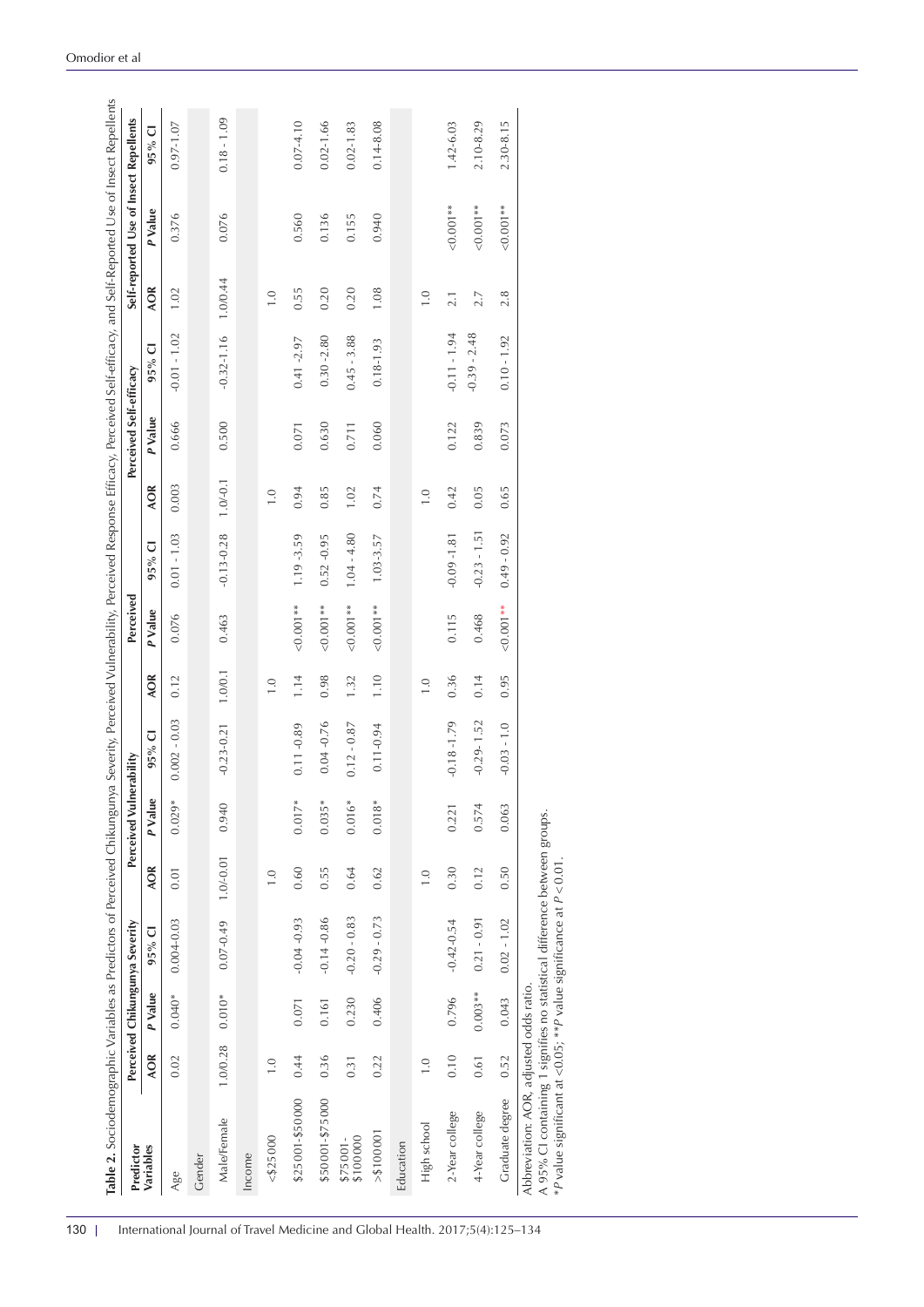with missing values (6%) were excluded from analysis. First, a baseline logistic regression model was run including all cases (n=184) and requesting standardized residuals. Next, a revised logistic regression model was run, excluding outliers (standardized residual  $\geq$ 2.58; n = 6 cases [3%]). The model that excluded outliers was selected for interpretation, as it increased classification accuracy (91.6%) compared to the baseline model's classification accuracy (86.4%). Age, gender, income, employment status, and education were entered in step 1, and together, they explained between 17% (Cox & Snell  $R^2 = 17.3$ ) and 28% (Nagelkerke  $R^2 = 28.3$ ) of variability in respondents use of insect repellents,  $\chi^2$  (9, 178) = 33.77, *P* < 0.001. After entry of perceived severity, perceived vulnerability, perceived response efficacy, perceived self-efficacy, and Chikungunya knowledge in step 2, the total variance explained by the model as a whole was between 38% (Cox & Snell  $R^2 = 37.5$ ) and 62% (Nagelkerke R<sup>2</sup>=61.5),  $\chi^2$  (14, 178)=83.79, *P*<0.001. After controlling for sociodemographic variables, the variables in step 2 explained between 20% (Cox & Snell  $R^2 = 20.2$ ) and 33% (Nagelkerke  $R^2$  = 33.2) of additional variability in respondents use of insect repellents,  $\chi^2$  (5, 178) = 50.02, *P*<0.001. The null hypothesis of no difference between the model with only the sociodemographic variables versus the model with the proximal Chikungunya-related predictor variables was therefore rejected. The existence of a hierarchical relationship between the more proximal Chikungunya-related variables and self-reported use of insect repellents as a PPM was supported [\(Table 3\)](#page-6-0).

Among the proximal Chikungunya-related variables, perceived response efficacy, perceived self-efficacy and perceived severity were significantly associated with selfreported use of insect repellents. Adjusting for other variables in the model, each unit increase in respondent's scores on perceived response efficacy was associated with a 9x more likelihood of use of insect repellents (AOR=8.67, 95% CI=1.01-73.86, *P*=0.048). In the same vein, each unit increase in scores on perceived self-efficacy was associated with a 24x likelihood of use of insect repellents, after adjusting for other variables in the model (AOR =  $24.02$ ,  $95\%$  CI =  $5.02$ – 114.99, *P*<0.001). Holding other variables in the model constant, each unit increase in scores on perceived severity was associated with a 6x likelihood of use of insect repellents (AOR=6.40, 95% CI=2.01-20.40, *P*=0.002). No significant association was found between perceived vulnerability and Chikungunya knowledge, respectively, with self-reported use of insect repellents among the study participants (*P*>0.05).

## **Discussion**

Among the contributions of the present research is the exploration of the relationship between proximal Chikungunya-related variables and the use of insect repellents as a recommended PPM after controlling for the distal/sociodemographic variables. Study findings have important implications for health communication messaging aimed at reducing the spread of Chikungunya. The finding of significant positive correlation between the Chikungunya risk-related variables (i.e. Chikungunya knowledge, perceived severity, perceived vulnerability, perceived self-efficacy, and response efficacy respectively) supports the hypothesized relationships in Rogers<sup>'18</sup> PMT, other psychological and behavioral theories,<sup>19</sup> and previous research,<sup>[22](#page-9-1)</sup> thus suggesting that heightening risk appraisals may have an effect on

<span id="page-6-0"></span>

|  |  | Table 3. Hierarchical Multiple Logistic Regression Analysis - Predictors of Self-reported Use of Insect Repellents |
|--|--|--------------------------------------------------------------------------------------------------------------------|
|--|--|--------------------------------------------------------------------------------------------------------------------|

|                             | <b>Response Variable</b>               |           |                          |                   |             |                          |
|-----------------------------|----------------------------------------|-----------|--------------------------|-------------------|-------------|--------------------------|
| <b>Predictor Variables</b>  | Self-reported Use of Insect Repellents |           |                          |                   |             |                          |
|                             | <b>UOR</b>                             | P Value   | 95% CI                   | <b>AOR</b>        | P Value     | 95% CI                   |
| Age                         | 0.96                                   | 0.055     | $0.92 - 1.00$            | 0.74              | $0.002**$   | $0.61 - 0.91$            |
| Gender                      |                                        |           |                          |                   |             |                          |
| Male                        | 1.0                                    | $0.037*$  | 1.05-4.65                | 1.0               | $0.034*$    | $0.02 - 0.86$            |
| Female                      | 2.21                                   |           |                          | 0.32              |             |                          |
| Income                      |                                        |           |                          |                   |             |                          |
| $<$ \$25 000                | 1.0                                    |           |                          | 1.0               |             |                          |
| \$25 001-\$50 000           | 0.88                                   | 0.837     | $0.25 - 3.12$            | 0.03              | $0.044*$    | $0.01 - 0.91$            |
| \$50 001-\$75 000           | 2.13                                   | 0.286     | $0.53 - 8.48$            | 2.69              | 0.439       | 0.22-32.71               |
| \$75 001-\$100 000          | 1.83                                   | 0.466     | 0.36-9.35                | 0.08              | 0.132       | $0.03 - 2.19$            |
| > \$100001                  | 0.35                                   | 0.112     | $0.09 - 1.28$            | 0.01              | $0.005*$    | $0.00 - 0.24$            |
| Education                   |                                        |           |                          |                   |             |                          |
| High school                 | 1.0                                    |           |                          | 1.0               |             |                          |
| 2-Year college              | 0.00 <sup>a</sup>                      | 0.999     |                          | 0.00 <sup>a</sup> | 0.999       |                          |
| 4-Year college              | 0.00 <sup>a</sup>                      | 0.999     |                          | 0.00 <sup>a</sup> | 0.999       |                          |
| Graduate degree             | 0.00 <sup>a</sup>                      | 0.999     | $\overline{\phantom{a}}$ | 0.00 <sup>a</sup> | 0.999       | $\overline{\phantom{a}}$ |
| Perceived response efficacy | 1.0                                    | 0.996     | $0.61 - 1.64$            | 8.67              | $0.048*$    | 1.01-73.86               |
| Perceived self-efficacy     | 2.09                                   | $0.002**$ | 1.31-3.34                | 24.02             | $<0.000***$ | 5.02-114.99              |
| Perceived severity          | 1.69                                   | $0.031*$  | 1.05-2.71                | 6.40              | $0.002**$   | 2.01-20.40               |
| Perceived vulnerability     | 0.95                                   | 0.829     | $0.57 - 1.56$            | 0.37              | 0.158       | $0.10 - 1.47$            |
| Chikungunya knowledge       | 1.05                                   | 0.435     | $0.93 - 1.19$            | 1.23              | 0.119       | 0.94-1.70                |

Abbreviation: UOR, unadjusted odds ratio; AOR, adjusted odds ratio.

<sup>a</sup> Evidence of multicollinearity (standard error >2.0), hence values not interpreted.

\* *P* value significance at *P*<0.05; \*\**P* value significance at *P* <0.01; \*\*\* *P* value significance at *P* <0.001.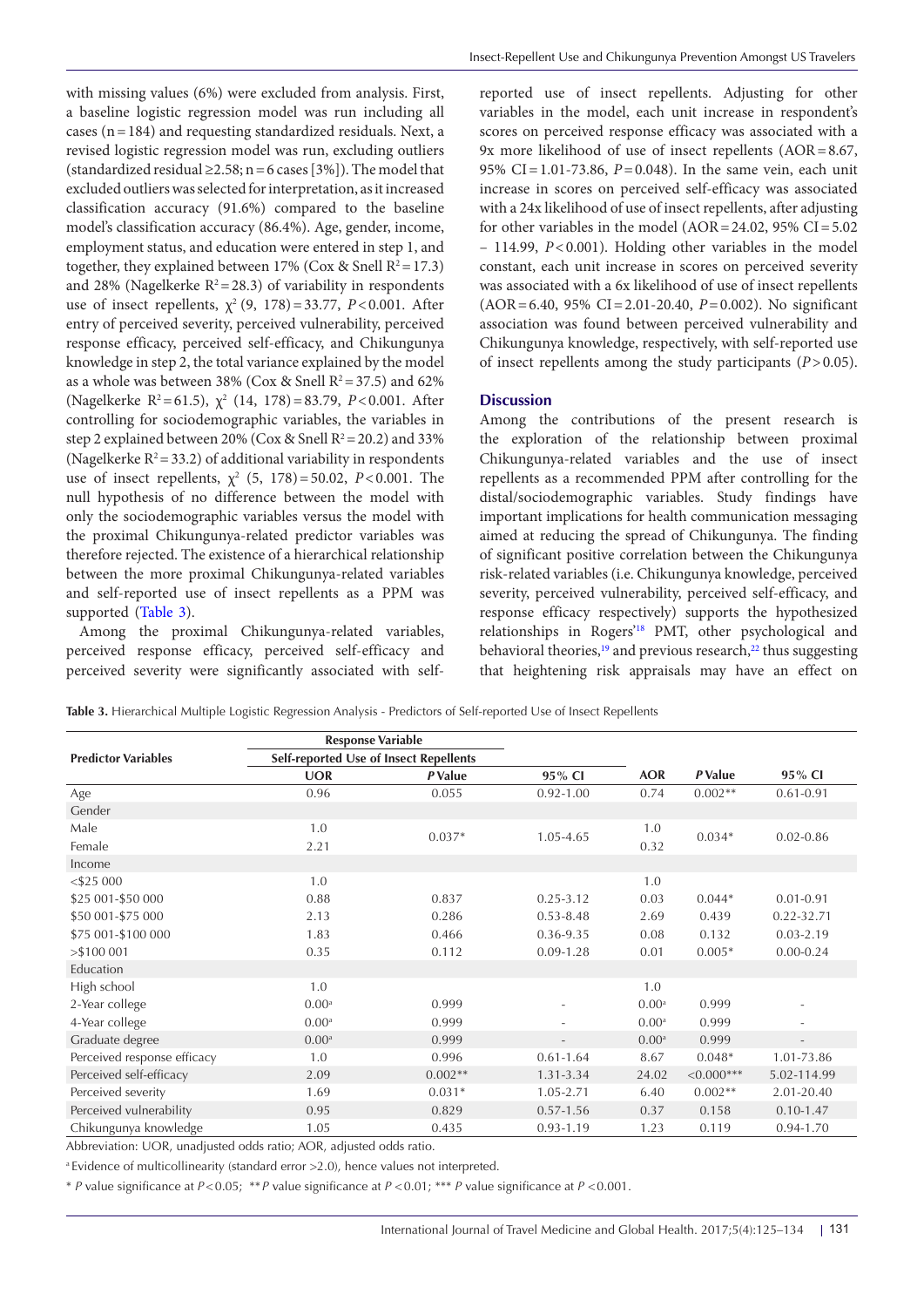behavioral intentions and consequent health behavior. This study also reported a significant association between specific sociodemographic variables and some of the Chikungunya risk-related variables. For example, compared to males, females had significantly lower perceived Chikungunya severity scores. Each unit of increase in age was associated with significantly lower scores on perceived Chikungunya severity and on perceived vulnerability to Chikungunya. Higher levels of education were also associated with lower scores on perceived Chikungunya severity and higher scores on perceived response efficacy of use of insect repellents. Finally, higher income was associated with lower scores on perceived vulnerability to Chikungunya and higher scores on perceived response efficacy of use of insect repellents. Several studies have investigated the relationships between health beliefs and sociodemographic factors.<sup>16,39</sup> These investigations were based on the premise that "Health decision-making is a process in which the individual moves through a series of stages," such that subsequent behavior is dependent on the interaction at each of these stages.<sup>[20](#page-8-18)</sup> Early evidence for the relationship between demographic factors, health beliefs, and health behavior was provided by the study of Kegeles et al[.40](#page-9-19) They reported that within all age, income, educational, and occupational groups, women who believed in the benefits of taking preventive action made the decision to take a Papanicolaou test for detecting cervical cancer more than women without those beliefs.<sup>[40](#page-9-19)</sup> Similar findings have been documented by other researchers.<sup>40</sup> After analyzing the findings of several studies on use of health services, Rosenstock<sup>20</sup> concluded that relatively higher educated individuals were more likely to use health services. Lalani et al<sup>16</sup> reported a significant association between the female gender and compliance with use of insect repellents. The current study found a significant association between higher levels of education and self-reported use of insect repellents for Chikungunya prevention. It is, therefore, reasonable to conclude that sociodemographic variables were significantly associated with the use of insect repellents among the study participants.

Beyond the joint effects of sociodemographic and psychosocial variables on preventative health behavior, this study tested whether psychosocial variables explained significant variability in the use of insect repellents beyond what is already explained by sociodemographic variables alone. Study results revealed the presence of a significant association between 3 of the proximal Chikungunya-related variables (perceived response efficacy, perceived selfefficacy, and perceived severity) and self-reported use of insect repellents on skin and clothing after controlling for the sociodemographic variables. No significant association was found between Chikungunya knowledge and selfreported use of insect repellents after controlling for other variables in the model. Several researchers have reported on the relationship between knowledge and risk-reduction behavior. Moro et al<sup>41</sup> reported a positive association between knowledge of Chikungunya disease and future intentions to use mosquito repellent in Italy following the first reported outbreak of the disease in the northern hemisphere. Jepson

et al<sup>[42](#page-9-21)</sup> reported that knowledge of cancer risk factors was a significant explanatory variable in the observed differences in cancer-preventive behavior between black and white racial groups in the United States. Although knowledge is important in behavior change, it is not sufficient to induce behavior change. Aspinwall et  $al<sup>43</sup>$  reported no significant association between changes in sexual behavior at two time intervals and knowledge of HIV sero-status. No significant association was found between knowledge of breast cancer and breast selfexamination among women attending a breast clinic with control subjects.<sup>43</sup>

# **Conclusion**

The current findings suggest that, after controlling for sociodemographic variables, an understanding of the levels of perceived response efficacy, perceived self-efficacy, and perceived severity among a representative sample of US travelers to Caribbean destinations has predictive value for self-reported use of insect repellents. The action-implications of the outcomes of this study seem quite clear. It seems essential to establish the use of insect repellents on skin and clothing as a Chikungunya disease personal preventive measure within an educational context, framed along the lines of Chikungunya severity, response efficacy, and self-efficacy, during occasions where US travelers are at destinations with a high risk of exposure to Chikungunya disease-carrying mosquitoes. Public health officials need to increase Chikungunya disease awareness among US travelers to Caribbean destinations. Such awareness should include information on the severity of Chikungunya in relation to personal health, employment, and family relationships. The benefits of taking preventative action, including the correct procedures to effectively use insect repellents on skin and clothing, should be advocated.

# **Study Limitations**

The associations modeled in this study were based on selfreporting. It remains to be seen whether self-reporting mirrors actual patterns of use of insect repellents on skin or body when outdoors at a Caribbean destination. For example, the observed significant association between higher levels of education and use of insect repellents may be a true pattern, suggesting that higher education results in the greater likelihood of use of insect repellents. On the contrary, this association could be attributed to greater articulation of this behavior as desirable by the more educated respondents, in which case they will more likely self-report engaging in the said behavior. A suggestion for minimizing this discrepancy would be to design a study in which participants would be observed/recruited at the destination, and records made of actual adoption of the recommended PPM. This would also minimize the bias due to recall and self-reporting.

The proportion of respondents who reported using insect repellents on skin and clothing was more than twice those who did not report use of insect repellents on skin and clothing. It is quite possible that the results of this study may be impacted by this uneven representation. Future studies can limit this impact by oversampling. Sample size limitations made it impossible to implement a model containing the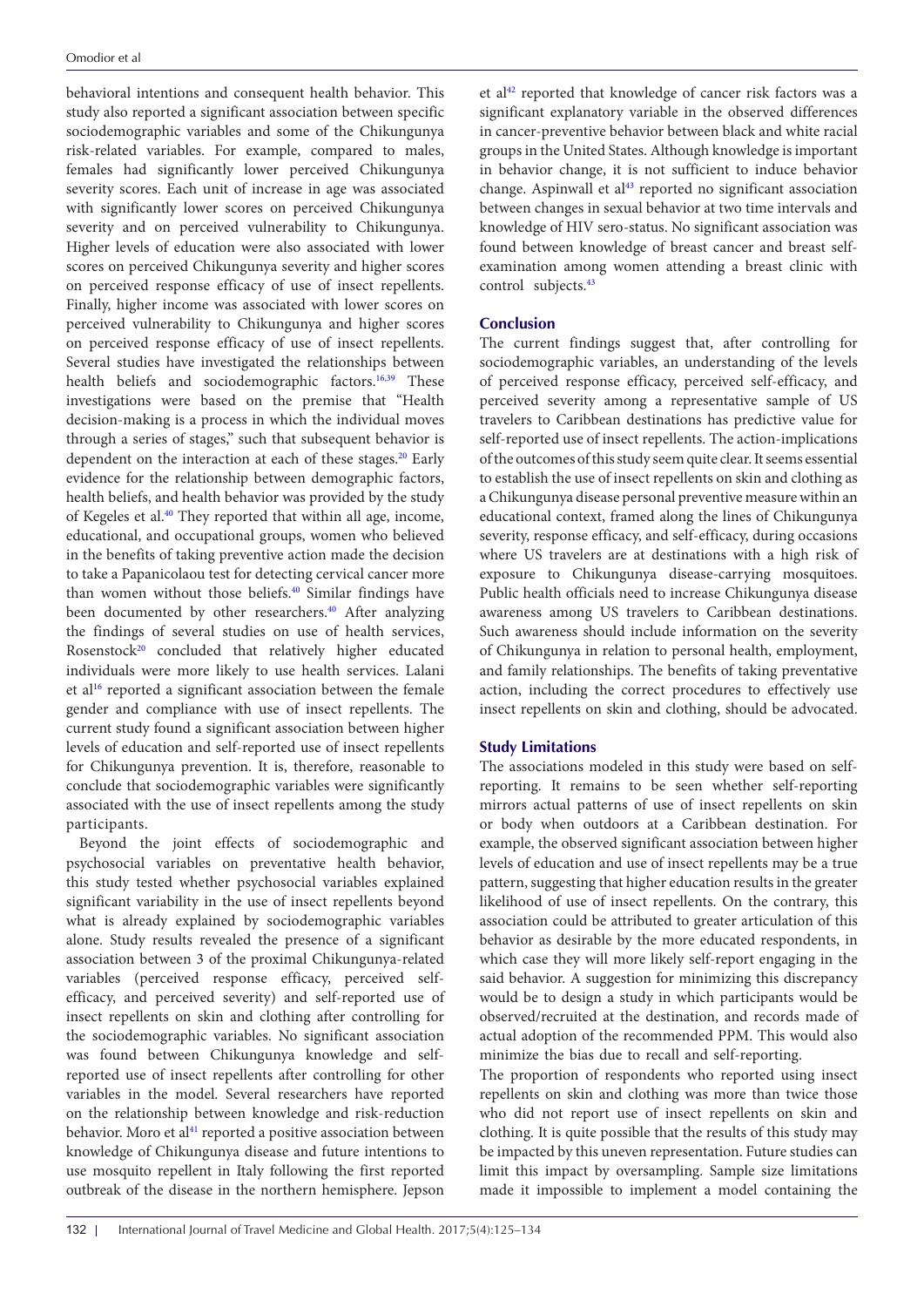full range of variables in the PMT. For example, interaction terms between response-/self-efficacy, perceived severity/ perceived vulnerability, respectively, could not be included in the model for this reason. It is expected that future studies with a larger sample size will be able to test their effect on the use of insect repellents among study participants. In spite of these limitations, the findings of this study have important implications on planning programs for Chikungunya riskreduction among U.S. travelers to Caribbean destinations. The findings also reveal that the protection motivation theory is of practical relevance for investigating the predictors of use of insect repellents on skin or clothing as a PPM against Chikungunya infection. Nonetheless, future studies should aim at building on the limitations and findings from this study.

# **Authors' Contributions**

All listed authors contributed substantially to the completion of this manuscript.

## **Conflict of Interest Disclosures**

No conflict of interest.

## **Ethical Approval**

The authors have addressed the relevant ethical issues. Informed consent was obtained from all participants before data collection, and the research protocol was approved by the University of Florida Institutional Review Board (IRB#: 2015-U-1040).

# **Funding/Support**

This study received no funding or external support.

## **References**

- <span id="page-8-0"></span>1. Evans SJ. Thousands of holidaymakers return from Caribbean with deadly mosquito virus that Lindsay Lohan was 'hospitalized' with. [http://www.dailymail.co.uk/news/article-2942957/Thousands](http://www.dailymail.co.uk/news/article-2942957/Thousands-holidaymakers-return-Caribbean-deadly-mosq)[holidaymakers-return-Caribbean-deadly-mosquito-virus-Lindsay-](http://www.dailymail.co.uk/news/article-2942957/Thousands-holidaymakers-return-Caribbean-deadly-mosq)[Lohan-hospitalized-with.html#ixzz3lcIQ7gwY.](http://www.dailymail.co.uk/news/article-2942957/Thousands-holidaymakers-return-Caribbean-deadly-mosq) Accessed October 6, 2016. Published 2015.
- <span id="page-8-1"></span>2. Britain warns travellers to the Caribbean about Chikungunya virus. [http://www.jamaicaobserver.com/news/Britain-warns-travellers](http://www.jamaicaobserver.com/news/Britain-warns-travellers-to-the-Caribbean-about-Chikungunya-viru)[to-the-Caribbean-about-Chikungunya-virus](http://www.jamaicaobserver.com/news/Britain-warns-travellers-to-the-Caribbean-about-Chikungunya-viru). Accessed October 9, 2016. Published 2015.
- <span id="page-8-2"></span>3. Pearson E. Nearly 700 New Yorkers caught chikungunya virus last year after travelling to Caribbean or other tropical locales. [http://www.nydailynews.com/life-style/health/mosquito-borne](http://www.nydailynews.com/life-style/health/mosquito-borne-chikungunya-virus-sickening-travelers-ar)[chikungunya-virus-sickening-travelers-article-1.2105584](http://www.nydailynews.com/life-style/health/mosquito-borne-chikungunya-virus-sickening-travelers-ar). Accessed October 6, 2016. Published 2015.
- <span id="page-8-3"></span>4. Leparc-Goffart I, Nougairede A, Cassadou S, Prat C, de Lamballerie X. Chikungunya in the Americas. Lancet. 2014;383(9916):514. doi[:10.1016/s0140-6736\(14\)60185-9.](http://dx.doi.org/10.1016/s0140-6736(14)60185-9)
- <span id="page-8-4"></span>5. Chikungunya fever diagnosed among international travelers- -United States, 2005-2006. MMWR Morb Mortal Wkly Rep. 2006;55(38):1040-1042.
- <span id="page-8-5"></span>6. Sharp TM, Roth NM, Torres J, et al. Chikungunya cases identified through passive surveillance and household investigations--Puerto Rico, May 5-August 12, 2014. MMWR Morb Mortal Wkly Rep. 2014;63(48):1121-1128.
- <span id="page-8-6"></span>7. Kendrick K, Stanek D, Blackmore C. Notes from the field: Transmission of chikungunya virus in the continental United States-- Florida, 2014. MMWR Morb Mortal Wkly Rep. 2014;63(48):1137.

# Research Highlights

## **What Is Already Known?**

The relationship between international travel and the global spread of Chikungunya disease is well-established. Although 'use of insect repellents on skin and clothing' has been known to be effective for Chikungunya disease prevention, its sociodemographic and behavioral correlates, particularly among US travelers to Caribbean destinations has remained largely understudied.

## **What This Study Adds?**

Study findings suggest that after controlling for sociodemographic variables, an understanding of the levels of *perceived response efficacy, perceived self-efficacy, and perceived severity* among a representative sample of US travelers to Caribbean destinations has predictive value for self-reported *use of insect repellents on skin and clothing*.

- <span id="page-8-7"></span>8. Kuehn BM. Chikungunya virus transmission found in the United States: US health authorities brace for wider spread. JAMA. 2014;312(8):776-777. doi[:10.1001/jama.2014.9916.](http://dx.doi.org/10.1001/jama.2014.9916)
- <span id="page-8-8"></span>9. Roche B, Gaillard B, Leger L, et al. How human behavior drives the propagation of an emerging infection: the case of the 2014 Chikungunya outbreak in Martinique. bioRxiv. 2016. doi:[10.1101/052183](http://dx.doi.org/10.1101/052183 )
- <span id="page-8-9"></span>10. US Centers for Disease Control Prevention. Chikungunya in the Caribbean. [http://wwwnc.cdc.gov/travel/notices/watch/](http://wwwnc.cdc.gov/travel/notices/watch/chikungunya-caribbean) [chikungunya-caribbean.](http://wwwnc.cdc.gov/travel/notices/watch/chikungunya-caribbean) Accessed October 6, 2016. Published March 2015.
- 11. Nasci RS, Zielinski-Gutierrez E, Wirtz RA, Brogdon WG. Protection against mosquitoes, ticks, & other insects & arthropods. CDC Health Information for International Travel 2014: The Yellow Book. 2013;56(2):94.
- <span id="page-8-10"></span>12. US Army Public Health Center. DoD Insect Repellent System. [https://phc.amedd.army.mil/topics/envirohealth/epm/Pages/](https://phc.amedd.army.mil/topics/envirohealth/epm/Pages/DoDInsectRepellentSystem.aspx) [DoDInsectRepellentSystem.aspx](https://phc.amedd.army.mil/topics/envirohealth/epm/Pages/DoDInsectRepellentSystem.aspx). Accessed October 4, 2016. Published 2016.
- <span id="page-8-11"></span>13. Fradin MS, Day JF. Comparative efficacy of insect repellents against mosquito bites. N Engl J Med. 2002;347(1):13-18. doi:[10.1056/](http://dx.doi.org/10.1056/NEJMoa011699) NEIMoa011699.
- <span id="page-8-12"></span>14. Omodior O, Pennington-Gray L, Holland S, Thapa B, Kiousis S. Chikungunya disease awareness among U.S. travelers to Caribbean destinations. Int J Travel Med Glob Health. 2017;5(1):20-27. doi:[10.15171/ijtmgh.2017.04.](http://dx.doi.org/10.15171/ijtmgh.2017.04)
- <span id="page-8-13"></span>15. Millman AJ, Esposito DH, Biggs HM, et al. Chikungunya and dengue virus infections among United States community service volunteers returning from the Dominican Republic, 2014. Am J Trop Med Hyg. 2016;94(6):1336-1341. doi[:10.4269/ajtmh.15-0815](http://dx.doi.org/10.4269/ajtmh.15-0815).
- <span id="page-8-14"></span>16. Lalani T, Yun H, Tribble D, et al. A comparison of compliance rates with anti-vectorial protective measures during travel to regions with dengue or chikungunya activity, and regions endemic for Plasmodium falciparum malaria. J Travel Med. 2016;23(5). doi:[10.1093/jtm/taw043](http://dx.doi.org/10.1093/jtm/taw043).
- <span id="page-8-15"></span>17. Dehecq JS, Baville M, Margueron T, Mussard R, Filleul L. The reemergence of the Chikungunya virus in Reunion Island on 2010: evolution of the mosquito control practices. Bull Soc Pathol Exot. 2011;104(2):153-160. doi:[10.1007/s13149-010-0121-5.](http://dx.doi.org/10.1007/s13149-010-0121-5)
- <span id="page-8-16"></span>18. Rogers R. Cognitive and physiological processes in fear appeals and attitude change: A revised theory of protection motivation. In: Cacioppo DJ, Petty R, eds. Social Psychophysiology. New York: Guildford Press; 1983:153-176.
- <span id="page-8-17"></span>19. Janz NK, Becker MH. The health belief model: a decade later. Health Educ Q. 1984;11(1):1-47. doi:[10.1177/109019818401100101.](http://dx.doi.org/10.1177/109019818401100101)
- <span id="page-8-18"></span>20. Rosenstock IM. Why people use health services. Milbank Q.